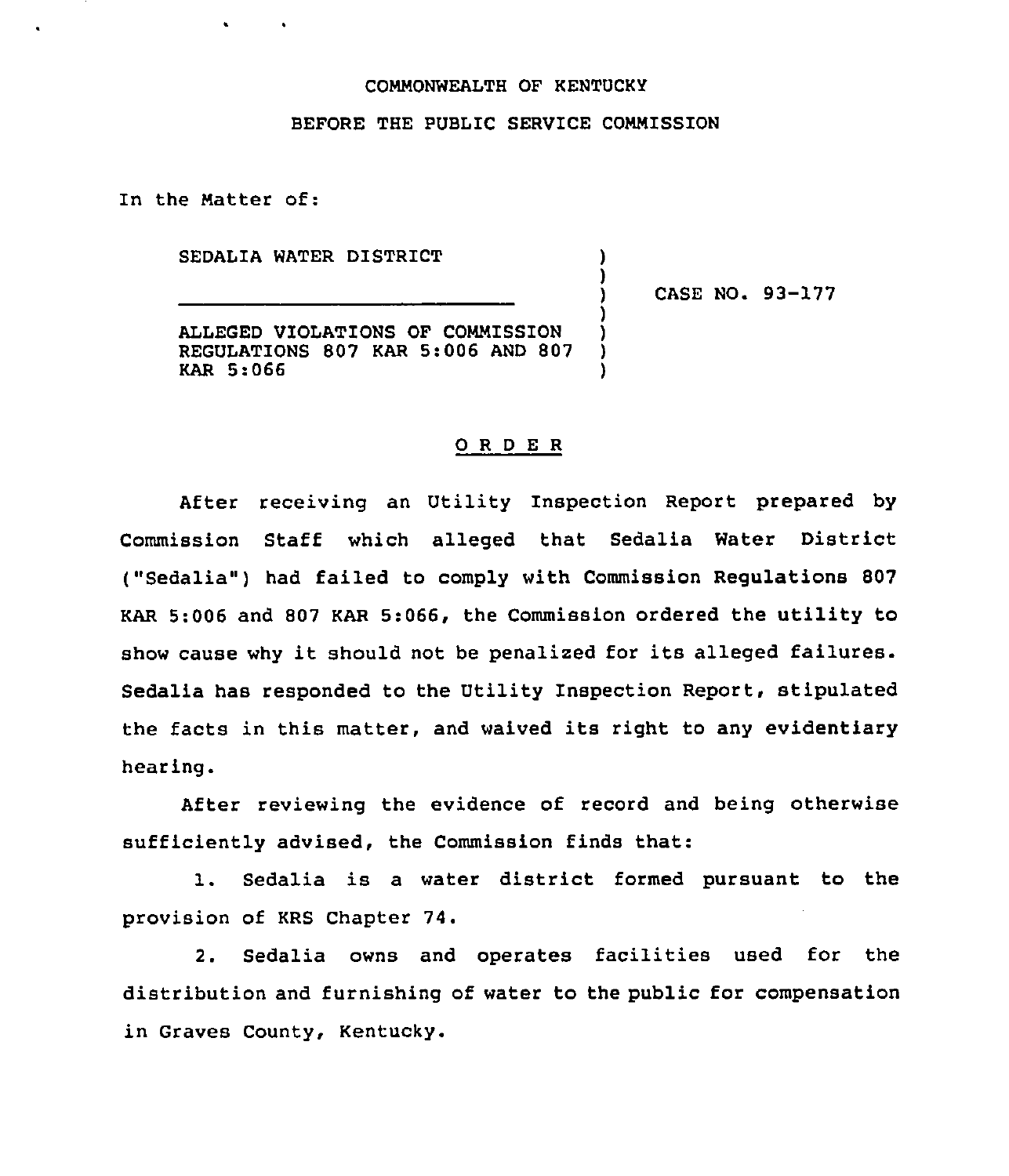3. Sedalia is a public utility subject to Commission jurisdiction. KRS 278.010(3)(d); KRS 278.015.

 $\mathbf{v} = \mathbf{v} \times \mathbf{v}$  .  $\mathbf{v} = \mathbf{v}$ 

4. On July 27, 1992, Commission Staff conducted an inspection of Sedalia's records and facilities.

5. Commission Staff's report of the July 27, 1992 inspection accurately reflects the conditions observed during that inspection.

6. On November 29, 1993, Commission Staff reinspected Sedalia's records and facilities.

7. Commission Staff's report of the November 29, 1993 inspection accurately reflects the conditions observed during that inspection.

8. Commission Regulation 807 KAR 5:006, Section 3(2), requires a water utility to make periodic reports on forms prescribed by the Commission of meter tests, number of customers, and amount of refunds.

9. Commission Regulation <sup>807</sup> KAR 5:006, Section 6(1), requires, inter alia, that each periodic bill for utility service clearly show the present and last preceding meter readings.

10. Commission Regulation <sup>807</sup> KAR 5:006, Section 7(6), requires, inter alia, that interest accrue on all customer deposits at a rate prescribed by law, beginning on the date of deposit, and that such interest should be refunded or credited to customers on the anniversary of the deposit date.

 $-2-$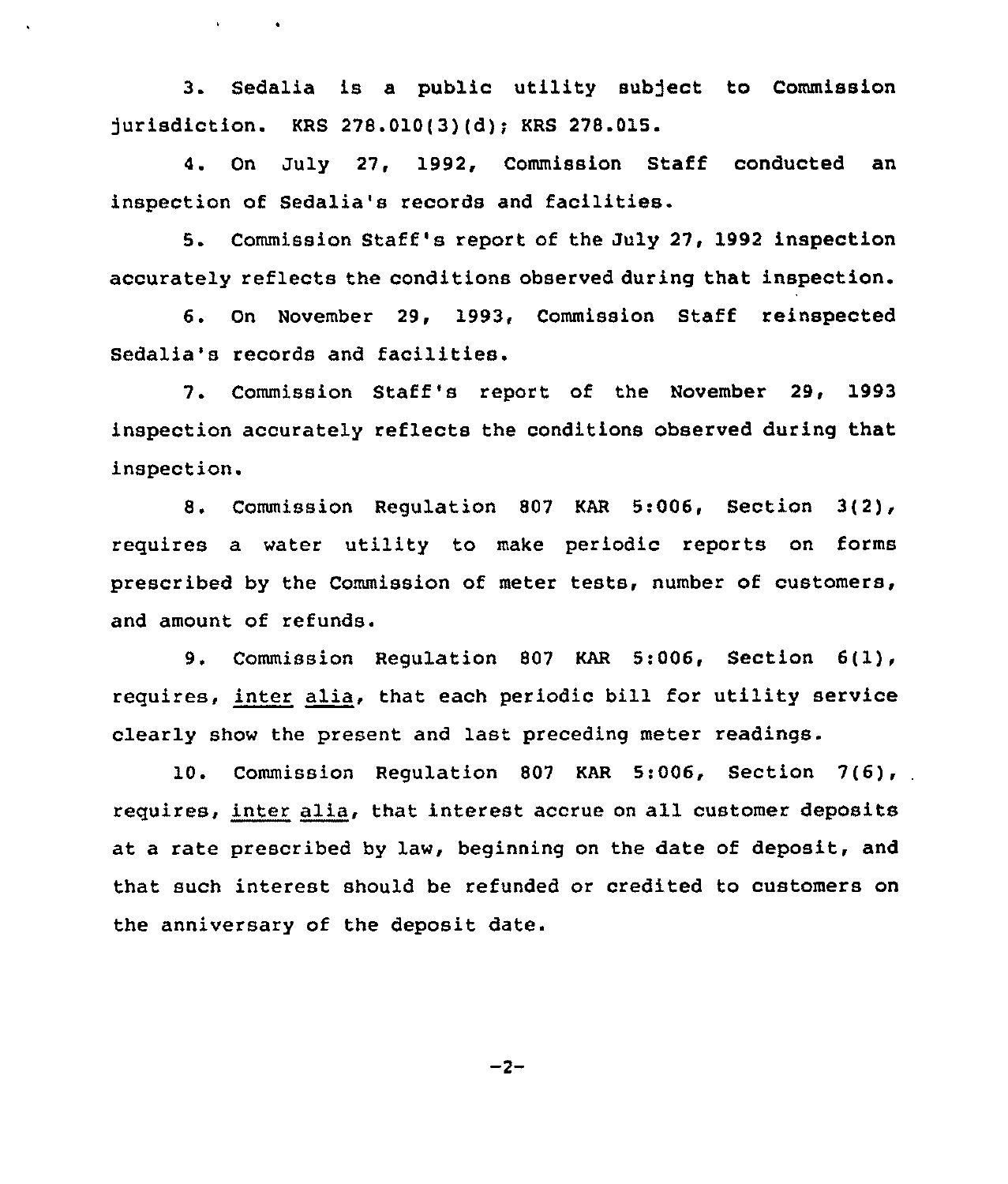11. Commission Regulation <sup>807</sup> KAR 5:006, Section 9, requires, inter alia, that a utility maintain a record of all written complaints concerning its service.

 $\mathbf{v} = \mathbf{v} \times \mathbf{v}$ 

12. Commission Regulation <sup>807</sup> KAR 5:006, Section 13(1)(a), requires <sup>a</sup> utility to publish its telephone number in all service areas.

13. Commission Regulation 807 KAR 5:006, Section 16, requires a water utility furnishing metered service to provide meter test facilities. It further provides that, in lieu of such facilities, testing of meters may be performed by an agency approved by the Commission for that purpose. <sup>A</sup> utility having such tests performed by another agency shall notify the Commission of such arrangements.

14. Commission Regulation 807 KAR 5:006, Section 24(1), requires a utility to adopt a safety program which establishes a safety manual with written guidelines for safe working practices and procedures to be followed by utility employees.

15. Commission Regulation 807 KAR 5:006, Section 25(1), requires a utility to adopt inspection procedures to assure safe and adequate operation of its facilities and compliance with Commission rules and regulations.

16. Commission Regulation 807 KAR 5:066, Section 4(5), requires a water utility to maintain a complete record of all interruptions on its system.

 $-3-$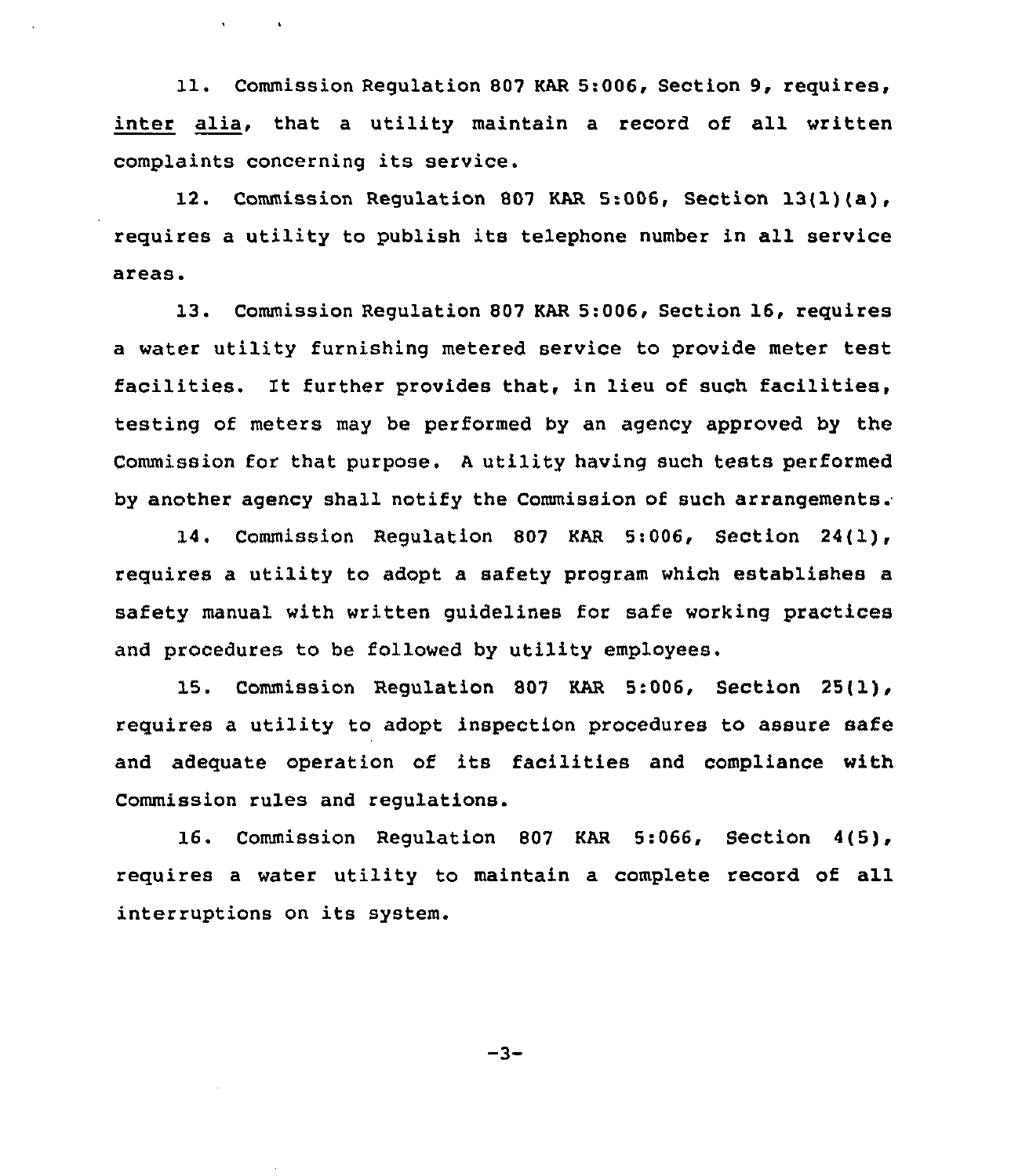17. Since January 1, 1989, Sedalia has not submitted the periodic reports which Commission Regulation 807 KAR 5:006, Section 3(2) requires.

18. Prior to July 1, 1993, Sedalia's billing forms failed to indicate the customer's present and last preceding meter readings.

19. Prior to June 1, 1993, Sedalia did not maintain a record of written complaints concerning its service.

20. Prior to December 31, 1993, Sedalia was not refunding or crediting interest accrued on customer deposits. Sedalia has begun to refund interest on customer deposits or to credit such interest to customer bills. Sedalia intends to refund or credit such interest on December 31 of each succeeding year.

21. Prior to December 1993, Sedalia did not publish its telephone number in any telephone directory within its service territory. On May 13, 1993, Sedalia requested a listing in West Kentucky Rural Telephone Cooperative Corporation's directory. Sedalia's telephone number was listed in directories which West Kentucky Rural Telephone Cooperative issued in December 1993. The directory covers Sedalia's entire service area.

22. Sedalia has retained GsC Waterworks, Inc., Post Office Drawer 459, Atwood, Tennessee to test its water meters. The Commission has certified GsC Waterworks, Inc. to perform such testing (Public Service Commission ID. No. 000065). Sedalia did not notify the Commission of its retention of G&C Waterworks, Inc., until June 6, 1993.

 $-4-$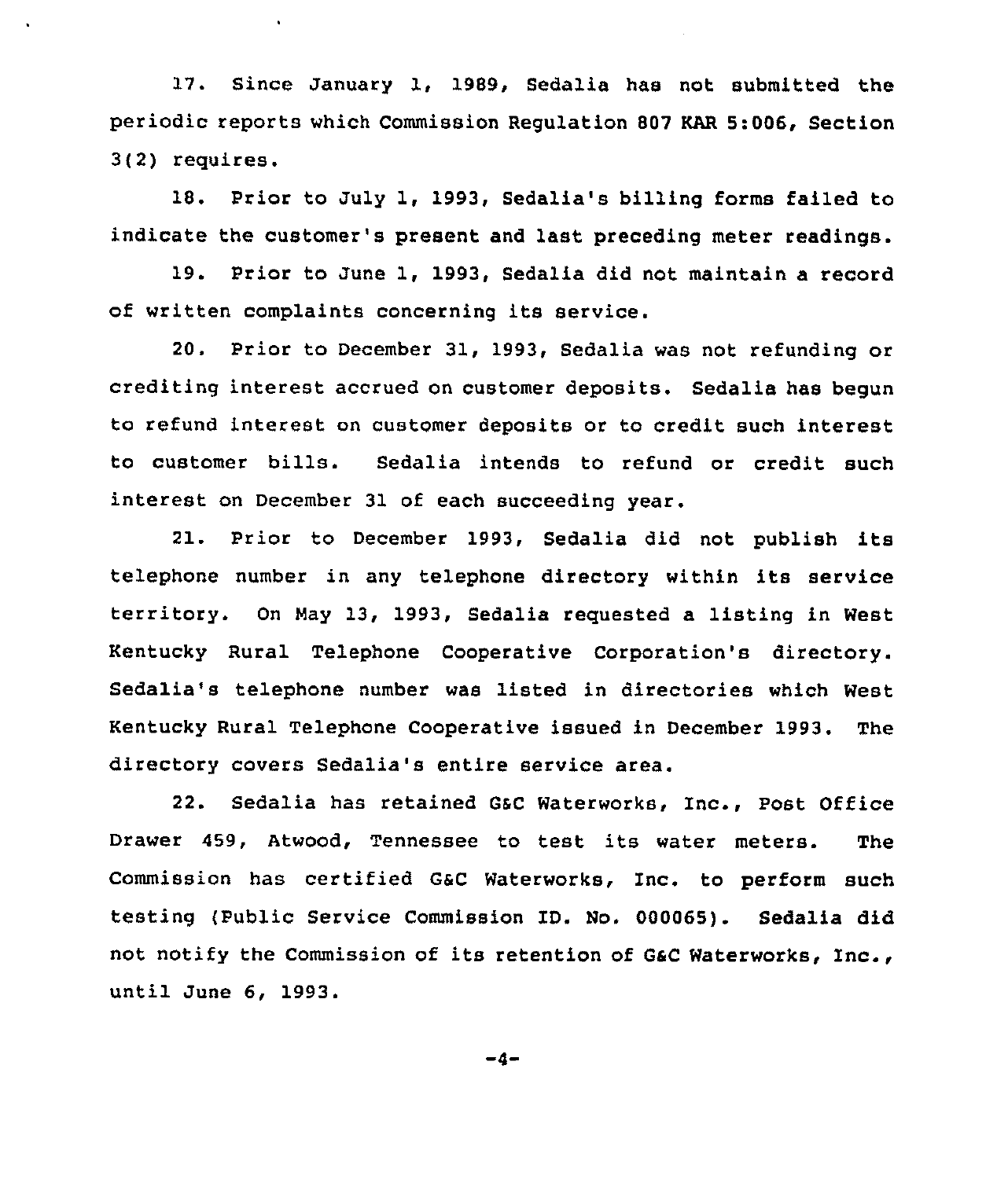23. On June 6, 1993, Sedalia submitted a written copy of its inspection procedures to the Commission. Prior to this date, Sedalia had not adopted any inspection procedures.

24. On June 1, 1993, Sedalia began maintaining a record of service interruptions for its entire system. Prior to this date, Sedalia did not maintain <sup>a</sup> record of service interruptions for its system.

25. On June 6, 1993, Sedalia submitted to the Commission a safety manual with written guidelines for safe working practices and procedures. Prior to this date, Sedalia had not established such a safety manual for its operations.

26. Bedelia has committed the violations alleged in the Commission's Staff Utility Inspection Report of August 3, 1992, These violations are willful in nature.

27. For its willful violations of Commission regulations, Sedalia should be assessed a penalty 5100.

IT IS THEREFORE ORDERED that:

 $\mathbf{v} = \mathbf{v} \cdot \mathbf{v}$  .

1. Sedalia is assessed a penalty of \$100 for its willful violations of Commission regulations.

2. Sedalia shall pay the assessed penalty within 20 days of the date of this Order. Payment shall be made by certified check or money order made payable to "Treasurer, Commonwealth of Kentucky," and shall be mailed or delivered to Office of General Counsel, Public Service Commission of Kentucky, 730 Schenkel Lane, P. O. Box 615, Frankfort, Kentucky 40602.

$$
-5-
$$